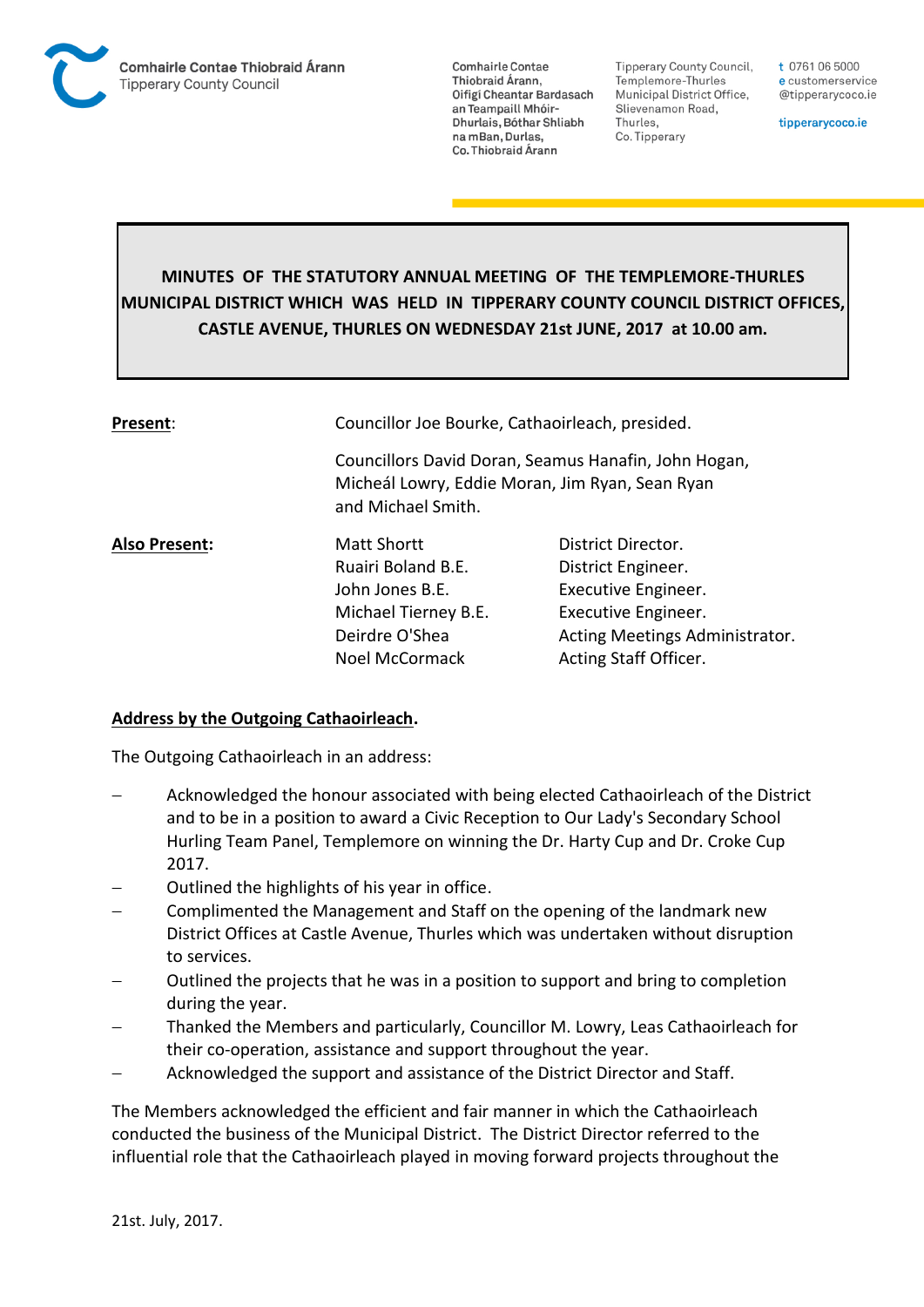

**Comhairle Contae** Thiobraid Árann. Oifigí Cheantar Bardasach an Teampaill Mhóir-Dhurlais, Bóthar Shliabh na mBan, Durlas. Co. Thiobraid Árann

Tipperary County Council. Templemore-Thurles Municipal District Office, Slievenamon Road, Thurles, Co. Tipperary

t 0761 06 5000 e customerservice @tipperarycoco.ie

tipperarycoco.ie

year and thanked him on behalf of himself and staff for the courtesy and support that he portrayed throughout his term in office.

### **1. Election of Cathaoirleach.**

The outgoing Cathaoirleach invited nominations for the position of Cathaoirleach.

It was proposed by Councillor S. Ryan and seconded by Councillor J. Hogan:

"That Councillor Seamus Hanafin be elected Cathaoirleach of the Templemore-Thurles Municipal District for the ensuing year."

As there was no other nominations for the position, Councillor S. Hanafin was deemed to be elected as Cathaoirleach for the ensuing year. Councillor J. Bourke congratulated Councillor S. Hanafin on his election and he vacated the Chair.

The other Members congratulated Councillor S. Hanafin on his election.

#### **Address of Incoming Cathaoirleach.**

Councillor S. Hanafin, on assuming the Chair, thanked his proposer and seconder. He congratulated Councillor J. Bourke on his term in office as Cathaoirleach and outlined his main priorities for the year ahead as follows:

- Continue to support the excellent work being carried out at Municipal District level.
- Work in unison with all of the Members and Staff for the betterment of the District.
- $P$  Progression of the refurbishment of Liberty Square, Thurles and the development of the new car park.
- Rejuvenation of our town centres through various initiatives and projects.
- Address the challenges of Brexit with particular emphasis on job retention and creation.

The Members and Officials congratulated Councillor S. Hanafin on his election and wished him well in the year ahead.

## **2. Election of Leas Cathaoirleach.**

The Cathaoirleach invited nominations for the position of Leas Cathaoirleach.

It was proposed by Councillor J. Hogan and seconded by Councillor J. Bourke: